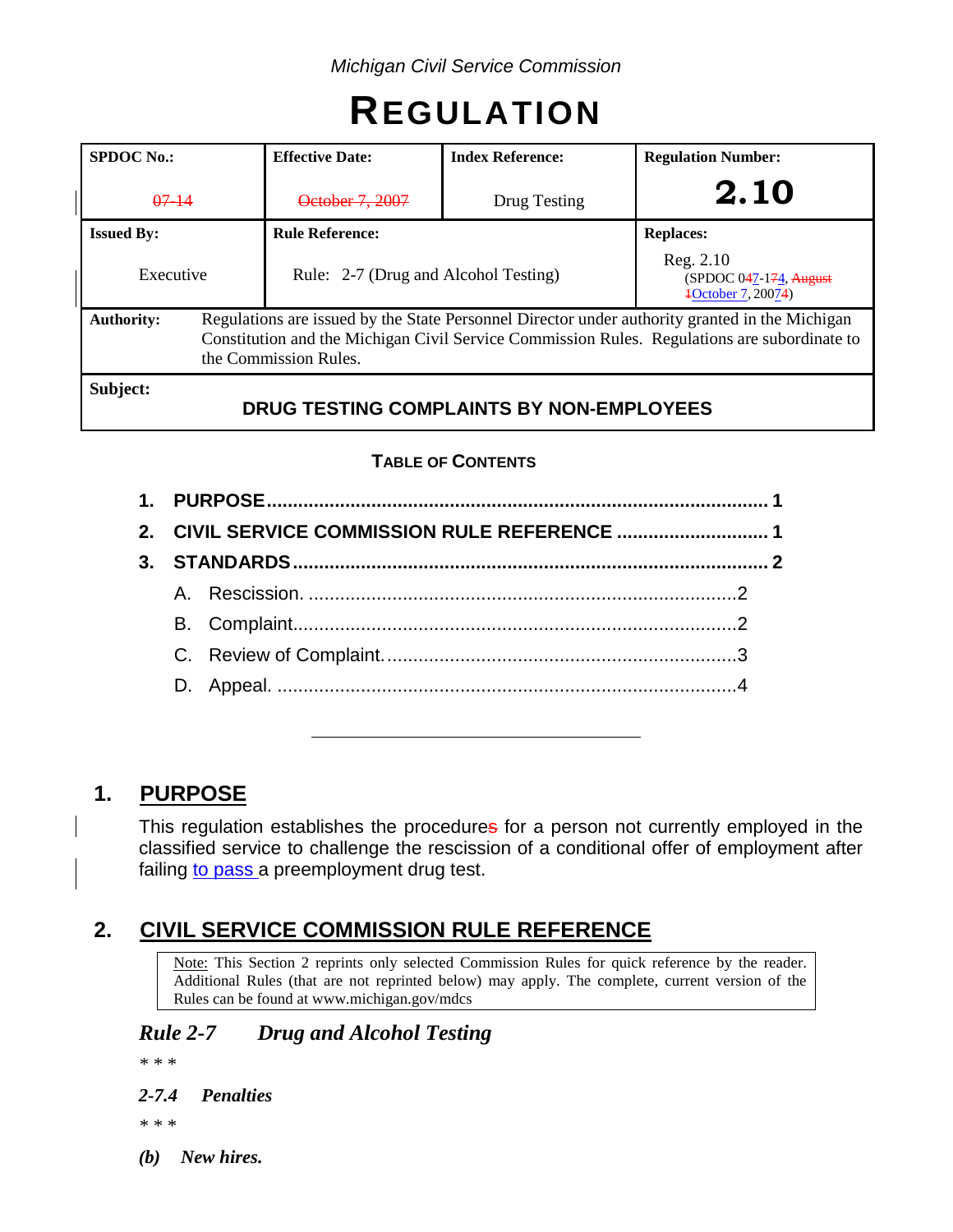- *(1) Rescission of conditional offer of employment. If a person given a conditional offer of employment fails or refuses to submit to the preemployment drug test, interferes with a test procedure, or tampers with a test sample, the appointing authority must rescind the conditional offer of employment in writing. The written rescission must include notice of the complaint procedure and the 14-day time limit provided in subsection (b)(2). A person whose conditional offer of employment is rescinded must not be appointed to the position in the classified service. The person also is removed from all applicant pools and is disqualified from appointment to the classified service for a period of 3 years.*
- *(2) Complaint by applicant. If a person claims that the rescission of the person's conditional appointment as authorized by subsection (b)(1) was contrary to article 11, §5, of the constitution or a civil service rule or regulation, the person may file a written complaint with the state personnel director.*
	- *(A) A complaint must be received by the state personnel director within 14 calendar days after the appointing authority mailed the written notice of the rescission of the conditional offer of employment and this complaint procedure. The person must also file a copy of the complaint with the appointing authority.*
	- *(B) The director shall review the complaint and issue a decision under procedures authorized in the regulations.*
	- *(C) If the director determines that the rescission was contrary to article 11, §5, of the constitution or a civil service rule or regulation, the director may order an appropriate remedy, including, but not limited to, reinstating the offer of employment, ordering another drug test, or requalifying the person for appointment to the classified service.*
	- *(D) Either the person or the appointing authority may appeal the director's final decision to the civil service commission.*

# **3. STANDARDS**

### **A. Rescission.**

As required in rule 2-7.4(b)(1), an appointing authority shall rescind a conditional offer of employment made to any person not currently employed in the classified service who (1) fails or refuses to submit to a preemployment drug test,  $(2)$  interferes with a drug--testing procedure, or  $(3)$  tampers with a drug--testing sample. This includes inability to produce an acceptable sample. The A rescission must be in writingten and include notice of the right to file a written complaint with the State Personnel Director within 14 calendar days after the date the rescission notice is mailed.

### **B. Complaint.**

1. **Filing Requirements.** A person whose conditional offer of employment is rescinded as authorized in under rule 2-7.4(b)(1) may file a complaint with the State Personnel Ddirector. The complainant or an attorney must file any complaint at [MCSC-OGC@mi.gov.](mailto:MCSC-OGC@mi.gov) The complainant shall also serve a copy of the complaint on the appointing authority. The person may represent himself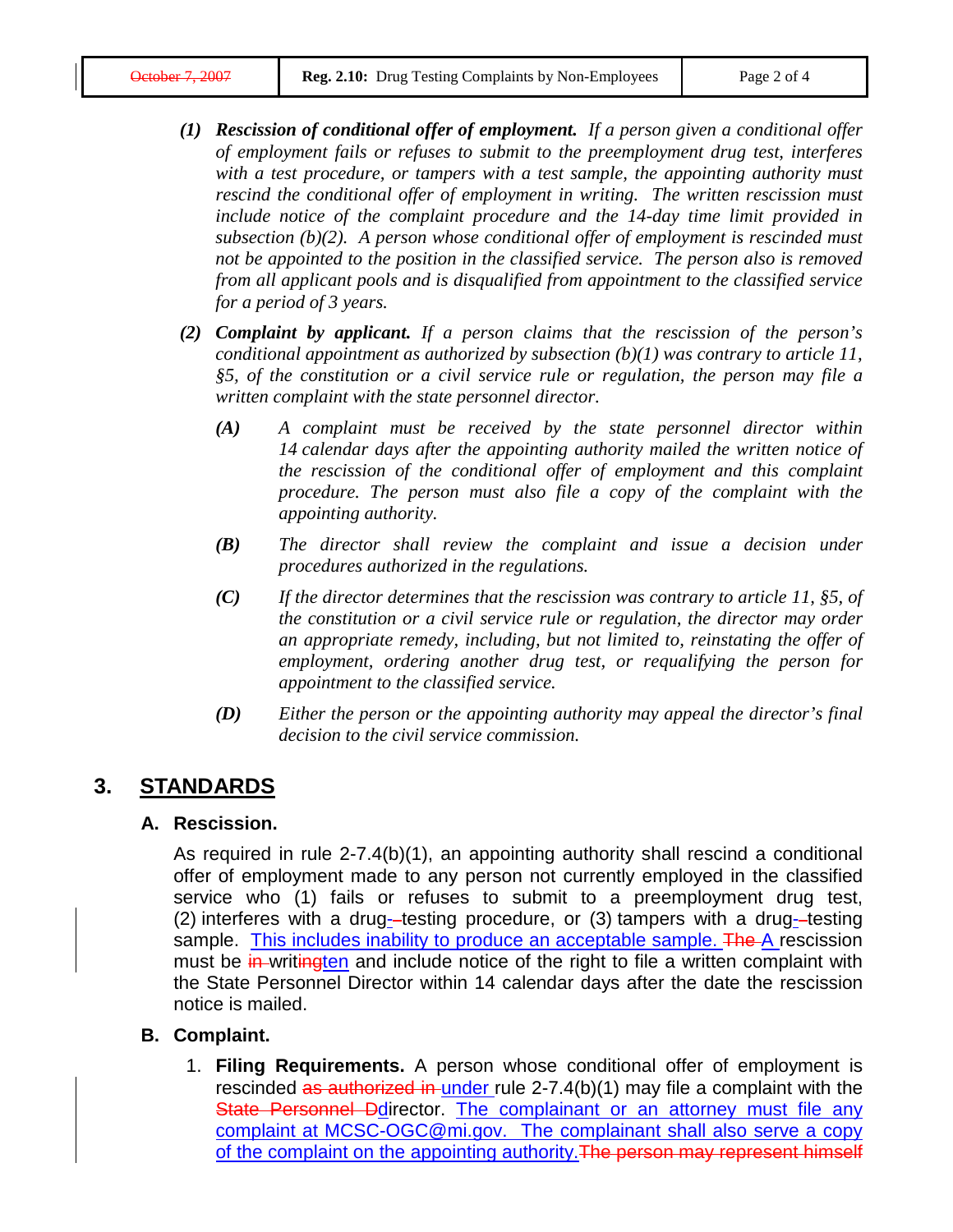or herself or be represented by an attorney. The complaint must be received by the State Personnel Director within 14 calendar days after the date the appointing authority mailed its written notice of rescission to the complainant. The complainant shall also serve a copy of the complaint on the appointing authority.

- 2. **Late ComplaintTime limits.** A complaint must be filed within 14 calendar days of the date the appointing authority mailed its written rescission to the complainant. If the A complaint is filed late will be denied as untimely, unless the provisions of regulation 8.06 [Computing Time and Filing Documents], standard C, applygood cause or special extenuating circumstances are shown.
- 3. **Contents of Complaint.** The A complaint must contain the name, address, telephone number, email address, and signature of the complainant. If an attorney represents the complainant is represented by an attorney, the same information must be provided complaint must also contain the name, address, telephone number, and signature of for the attorney. The A complaint must contain include (1) a copy of the rescission letter, (2) a concise factual summary, and (3) an explanation of how the rescission violated Article 11, §5, of the Michigan Constitution or a Civil Service rule or regulation.

#### **C. Review of Complaint.**

- 1. **Administrative Dismissal of Complaint.** The State Personnel Ddirector may administratively dismiss a complaint for any of the reasons listed in rule 8-4 or for the reason that if the complaint failed to does not allege a violation of Article 11, §5, of the Michigan Constitution or a Civil Service rule or regulation.
- 2. **Assignment of Adjudicating Officer.** If the a complaint is not administratively dismissed, the State Personnel Ddirector shall designate an adjudicating officer to investigate the complaint and issue a decision on behalf of the director's behalf.
- 3. **Interested Parties.** The appointing authority that rescinded the conditional offer of employment and any employee subsequently appointed to the position to which the complainant was given the conditional offer of employment may file an appearance in writing and participate as an interested party.
- 4. **Conduct of InvestigationConsideration.**
	- a. **Summary Disposition.** If no genuine issue exists as to on any material fact, the adjudicating officer may issue a final written decision based on the complaint and any written submissions or  $\theta$  and arguments of the parties deemed necessary.
	- b. **Investigation of Complaints.** If a genuine issue exists as to on any material fact, the adjudicating officer shall further investigate the complaint. All interested parties must have a reasonable opportunity to present documentary evidence, sworn affidavits, and written arguments and to respond to the submissions of other parties' submissions. The adjudicating officer may hold conferences with the parties and